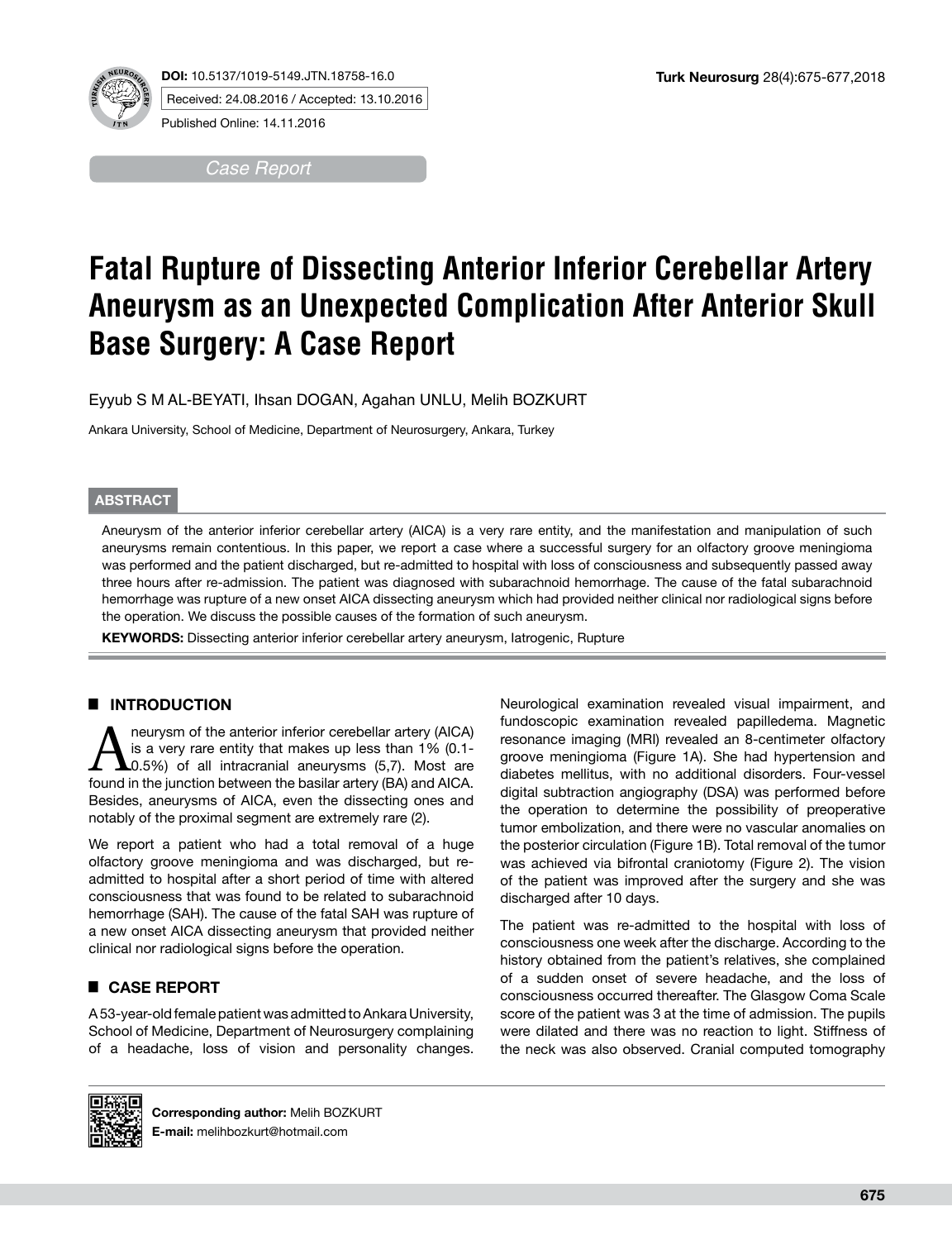(CT) revealed a massive SAH and tetra-ventricular hematoma (Figure 3). Also CT-angiography revealed a dissecting aneurysm of left AICA (Figure 4A, B). A ventriculostomy catheter was placed, but the patient passed away three hours after admission.

## █ **DISCUSSION**

Dissecting aneurysms of AICA remain obscure regarding the causes, diagnosis and treatments. The case reported here points out the contentious aspects of the reasons of these cases. The most common causes of such a dissection may be discussed in the light of three possibilities: A failure of imaging examinations to demonstrate such an aneurysm during preparation for the operation; spontaneous formation of the aneurysm during follow-up; formation of the aneurysm after an iatrogenic dissection of the artery during angiography.

In this case, we can eliminate the first possibility because the 4-vessel cerebral DSA was performed just 2 weeks before the

operation and revealed no anomalies. The second possibility can be discussed, but the time interval between the event and the first angiography is too short for the formation of such an aneurysm. Thus, the third possibility should be considered as the point of discussion.

Rather than BA alone, most of the reported cases refer to Basilar-Vertebral Artery (VA) dissections. Some hypotheses regarding the formation of such aneurysms have been mentioned in some previous reports, but a definite cause remains obscure (9). Tokimura et al. suggest that anomalies regarding the posterior circulation may contribute to the development of distal AICA aneurysms alongside factors involving the VA (11). They also emphasize the tendency of distal AICA dissecting aneurysms to be located at the anterior pontine segment as a result of stronger hemodynamic stress in the more proximal segments (10). The site of the dissection was another aspect to discuss given that previously reported series demonstrate the dissection site in relatively long vessels, but in our case it was on the AICA. Additionally, the



**Figure 1: A)** Preoperative axial T2W MRI scan showing the case of a huge olfactory groove meningioma. **B)** Preoperative four-vessel DSA scan of the patient.



**Figure 2:** Postoperative CT scan of the patient confirming total removal of the tumor.



**Figure 3:** CT scan after re-admission showing massive SAH.